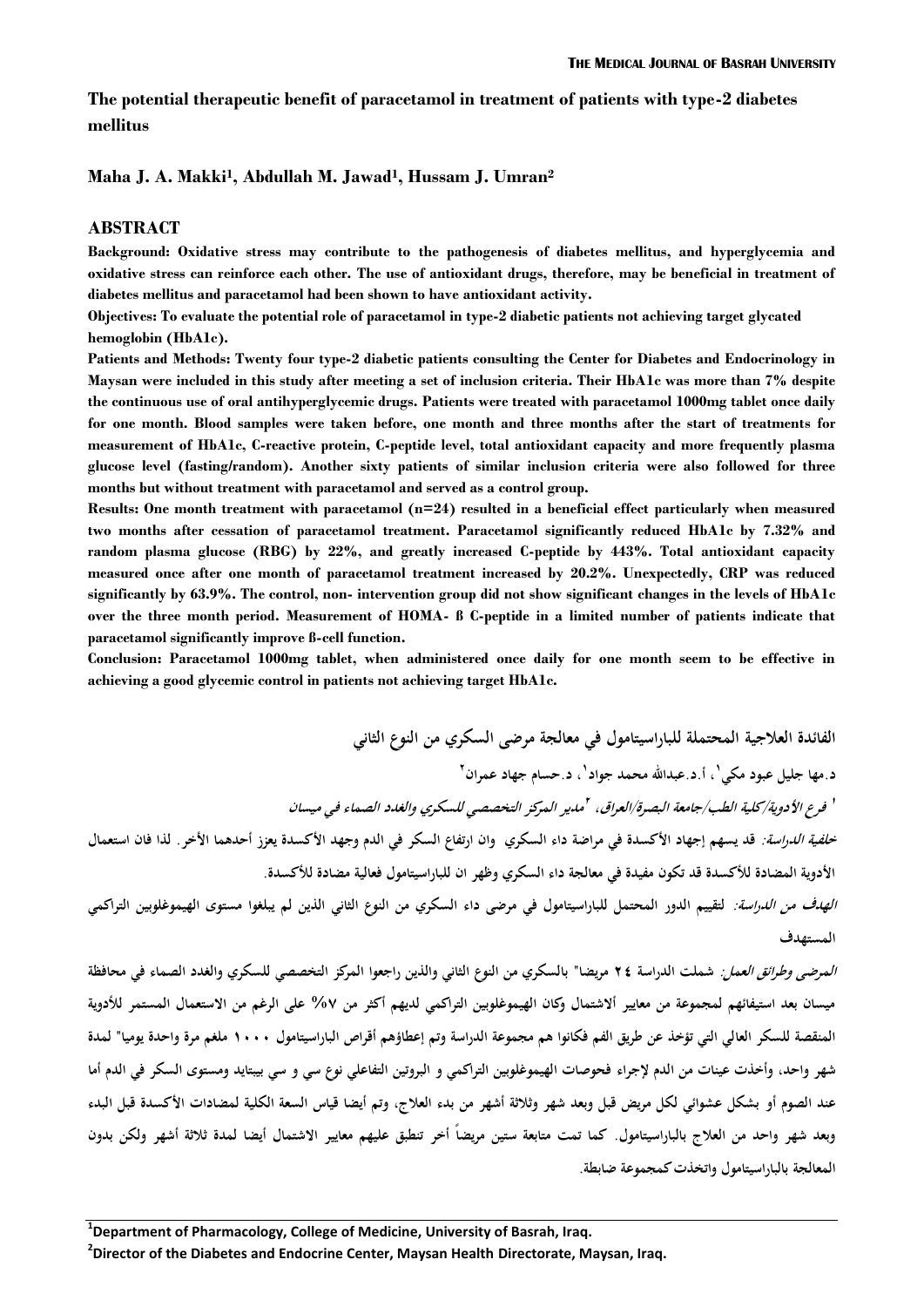*النتائج:* **نتج عن شهر واحد من المعالجة بالباراسيتامول تأثيرات واضحة عندما تم قياسها بعد شهرين من إيقاف المعالجة حيث قلل الباراسيتامول الهيموغلوبين التراكمي بنسبة %٧.٣٢ و مستوى السكر العشوائي بنسبة %٢٢ و زاد مستوى الببتايد سي بدرجة كبيرة وبنسبة .%٤٤٣ وزادت السعه الكلية لمضادات الأكسدة بعد شهر واحد من المعالجة بالباراسيتامول بنسبة .%٢٠,٢ وقلل وبصورة غير متوقعة من مستوى البروتين المتفاعل نوع سي بنسبة .%٦٣،٩ أما المجموعة الضابطة التي لم تعالج بالباراسيتامول فلم يظهر فيها تغير بمستوى الهيموغلوبين التراكمي على مدى ثلاثة أشهر. واظهر قياس الهوما- بيتا للسي بيبتايد في عدد محدود من المرضى ان الباراسيتامول حسن وبشكل معتد من وظيفة خلايا بيتا.**  /لاس*تنتاج:* يبدو ان المعالجة بأقراص الباراسيتامول ١٠٠٠ملغم ولمدة شهر كانت فعالة في الحصول على سيطرة سكرية جيدة لدى مرضى السكري<br>من النوع الثاني غير المسيطر عليه والذين يعالجون بالأدوية الخافضة للسكر العالي التي تؤخذ عن ط

### **INTRODUCTION**

ype-2 diabetes (T2D), is becoming an important health problem worldwide. The total number of people with Type-2 diabetes (T2D), is becoming an<br>important health problem worldwide. Diabe<br>The total number of people with Diabe<br>diabetes is estimated to rise to 526 millions in east of 2030.<sup>[1]</sup> The prevalence of diabetes in Basrah 2012 t (Iraq) was reported to be 7.43%**[2]** and T2D in Iraq 9.3%.**[3]** Oxidative stress can play a major role in the pathogenesis of diabetes mellitus; both in its onset and complications.<sup>[4,5]</sup> One of Un the etiological factors of insulin resistance has been linked to oxidative damage of essential macromolecules in insulin sensitive tissues. **[6]** Oxidative stress is greatly increased due to prolonged exposure to hyperglycemia and impairment of oxidant / antioxidant equilibrium.**[7]** Oxidative stress is, therefore, one of the factors that leads to T2D through beta cell dysfunction and decreased insulin secretion. On the other hand, hyperglycemia can also lead to oxidative stress. Thus, oxidative stress and hyperglycemia reinforce each other. Several laboratory and preclinical studies have demonstrated that paracetamol may have a beneficial effect on blood glucose levels, skeletal muscle function and as cardioprotective and neuroprotective agent.<sup>[8-12]</sup> These studies card have suggested that these off-label applications may be derived from the ability of paracetamol to function as antioxidant.

This study, therefore, aims to evaluate the role of paracetamol in type 2 diabetic patients not achieving target HbA1c.

### **PATIENTS AND METHODS**

Diabetic patients consulting the Center for Diabetes and Endocrinology in Maysan (south east of Iraq) during the period from November 2012 to April 2013 were included after meeting a set of inclusion criteria. The study protocol was approved by the College Council and Ethical Committee at the College of Medicine, University of Basrah (south of Iraq). The study is open-label, therapeutic, outpatient-based study to investigate the effect of one-month treatment with paracetamol on the glycemic control of diabetic patients. All patients were selected during their consultation to the Center for Diabetes and Endocrinology in Maysan. T2D patients not achieving target HbA1c level and diagnosed as diabetic for more than one year were recruited for the study. Their age should be 30-60 years, body mass index is 25 or more, on oral antihyperglycemic drugs (both sulfonylureas and metformin) for not less than 6 months, FPG is 126 mg/dl or more, RPG is 200mg/dl or more and HbA1c is 7% or more. They should have no contraindication to the use paracetamol, with no associated cardiovascular diseases, and not using paracetamol, or other drugs for at least 2 weeks before being included in the study. Paracetamol (Doliprane, Sanofi, France), 1000mg tablet was given as a single daily dose in the morning after meal. Patients were seen every 2 weeks in the first month to receive the treatments, to check for compliance and to question them about possible side effects. Plasma glucose level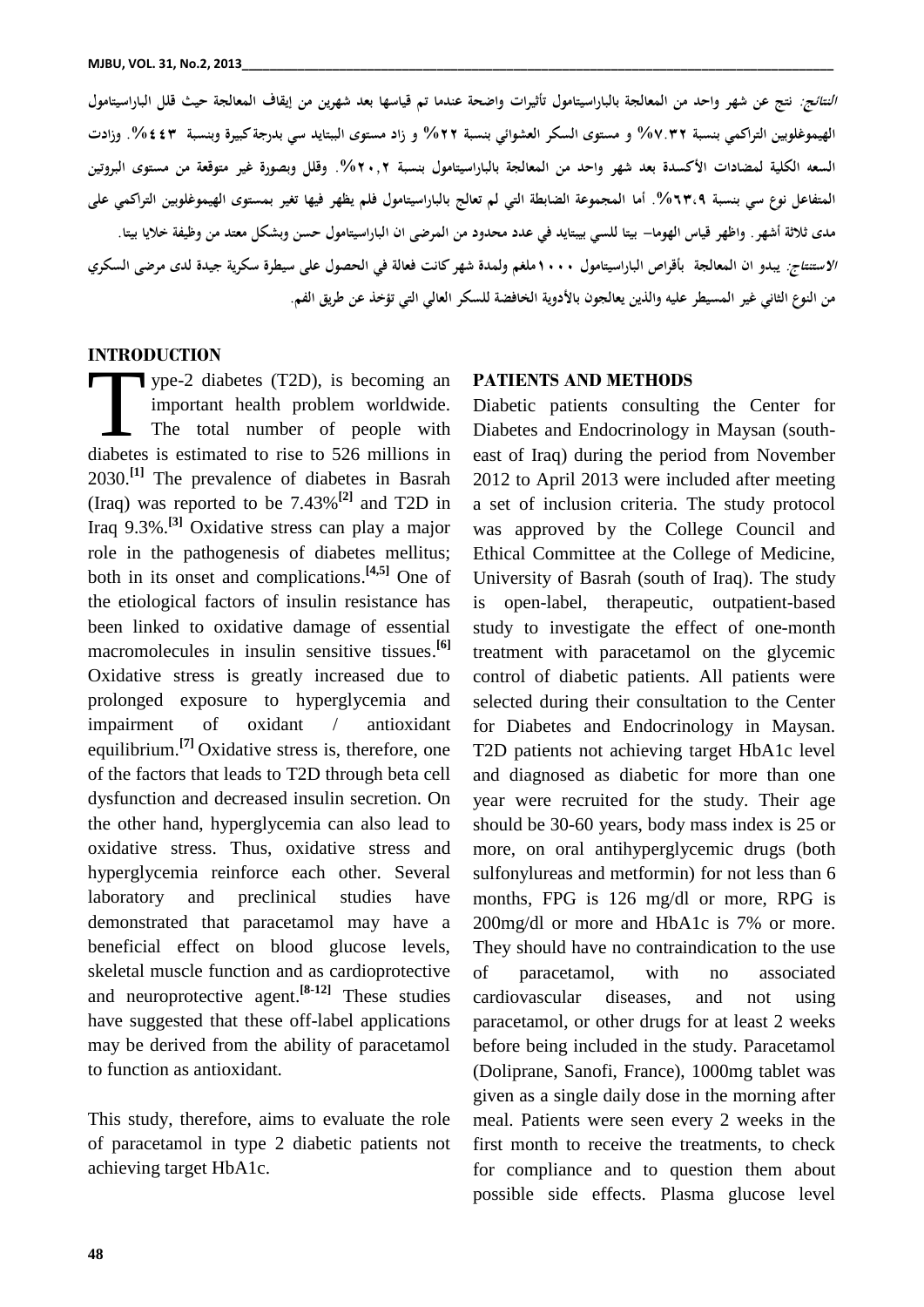(fasting or random) and other laboratory investigations were also done in the mean time. Lipid profile, liver function tests, renal function tests (kits from Abbott, USA) were performed for all patients before starting treatment. All patients were already receiving metformin (Merck, France), 850mg twice daily and glibenclamide (Sanofi-Aventis, France), 5mg daily provided to them by the Center. HOMA-ß C-peptide index was calculated according to the following formula: HOMA-ß C-peptide= 20xFPC (pmol/l)/(FPG(mmol/l)-3.5). **[13]** SPSS (Statistical Package of Social Sciences) version 20 was used for statistical analysis. Paired t test was used to test significance of changes at 0, 1 and 3 months after the start of treatment.

# **RESULTS**

### **1. Characteristics of the patients**

Out of the 27 type-2 diabetic patients recruited for this study, 24 managed to complete the three month-period of the study. The remaining 3 patients were not able to complete the study and had defaulted at various times of the study. The main reasons for defaulting seem to be attributed to the requirement for frequent visits and blood sampling and the far distance of their residence. Patients in the control group were selected using the same inclusion criteria and found fairly comparable with that of the study groups in terms of age, duration of diabetes, HbA1c% and other parameters **(Table-1)**.

# **Table 1. Characteristics of patients recruited for this studyHbA1C**

| <b>Groups</b>  | No. | Age<br>(mean years $\pm$<br><b>SEM</b> ) | Male:<br>female<br>Ratio | <b>Bmi</b><br>$Kg/m^2$       |                       | <b>Duration of</b><br>DM   | <b>Family history</b> |       | level          |
|----------------|-----|------------------------------------------|--------------------------|------------------------------|-----------------------|----------------------------|-----------------------|-------|----------------|
|                |     |                                          |                          | Over-<br>weight<br>$(25-29)$ | <b>Obese</b><br>$>30$ | (mean years)<br>$\pm$ SEM) | $+ve$                 | -ve   | mean±SEM       |
| Paracetamol    | 24  | $54.6 \pm 1.1$                           | 0.62<br>(5:19)           | 62.5%                        | 37.5%                 | $6.1 \pm 0.65$             | 54.2%                 | 45.8% | $8.2 \pm 0.19$ |
| <b>Control</b> | 60  | $46.5 \pm 0.78$                          | 0.53<br>(21:39)          | 73%                          | 27%                   | $4.1 \pm 0.28$             | 56.7%                 | 43.3% | $8.1 \pm 0.1$  |

**2.The effects of one month-treatment with paracetamol 1000mg tablet once daily on type-2 diabetic patients not achieving target HbA1c (n=24).**

The mean  $\pm$  SEM of HbA1c before the start of paracetamol treatment was  $8.2 \pm 0.19$ . There

was no change after one month of treatment with paracetamol. While, two months after paracetamol treatment, HbA1c decreased to 7.6 (a reduction by 7.32%,  $P =$ 0.008, table-2 ).

| Table 2. HbA1c level at pre-treatment and one and three months after the start of treatment |  |
|---------------------------------------------------------------------------------------------|--|
| of type-2 diabetic patients given paracetamol 1000mg tablet once daily for one month        |  |

| Time with respect to paracetamol<br>treatment | No. of<br>patients | Mean<br>$Hba1c(\%)$ | <b>SEM</b> | % Change with respect to<br>pre-treatment level | <b>Statistical</b><br>significance* |
|-----------------------------------------------|--------------------|---------------------|------------|-------------------------------------------------|-------------------------------------|
| <b>Pre-treatment</b>                          | 24                 | 8.2                 | 0.19       | $---$                                           |                                     |
| One month after paracetamol<br>treatment      | 24                 | 8.2                 | 0.26       |                                                 | $P = 1.0$                           |
| Two months after cessation of<br>paracetamol  | 24                 | 7.6                 | 0.19       | $7.32\%*$                                       | $P = 0.008$                         |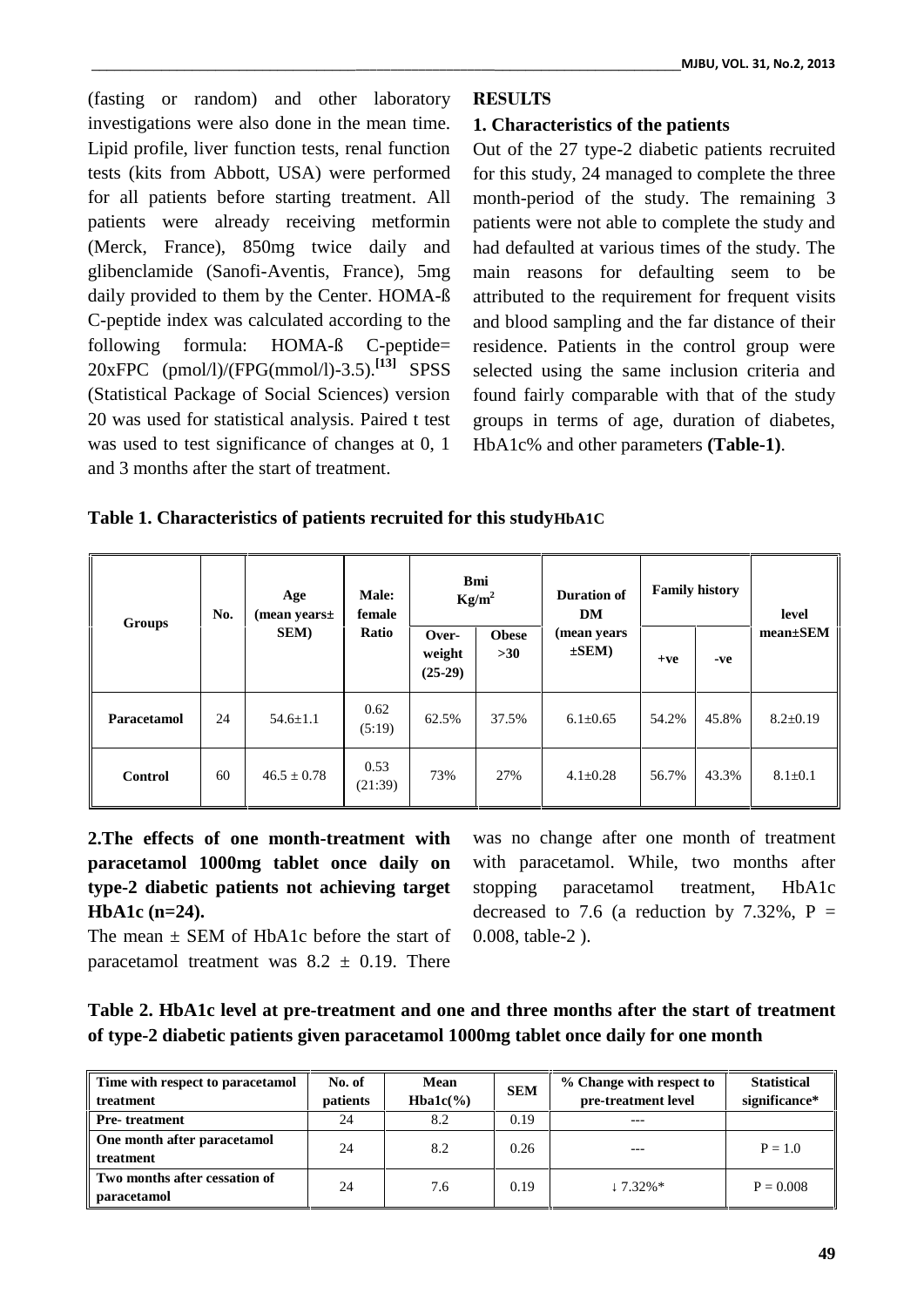CRP decreased by 13.98% from a value of 8.8 to 7.5 mg/L after one month treatment with paracetamol. However, two months after stopping paracetamol, CRP continued to fasting decrease reaching a value of  $3.18 \pm 0.26$  (a reduction by 63.9%,  $P = 0.047$ ). There was a significant increase in C-peptide level after one month treatment with paracetamol (an increase by  $120\%$ ,  $P<0.001$ ). Two months after stopping paracetamol, C-peptide level continued to rise to reach 3.8ng/ml (an increase by 442.9% compared with pre-treatment level,  $P < 0.001$ ). The total antioxidant capacity was measured before and at one month after paracetamol

treatment only. There was an increase in total antioxidant capacity after one month treatment with paracetamol by  $20.2\%$  (P = 0.015). The plasma glucose was reduced insignificantly after one month of paracetamol treatment by 18.8%. This reduction was not increased when measured two months after cessation of treatment. There was no change in random plasma glucose after one month treatment with paracetamol treatment. However, a significant reduction occurred two months after stopping paracetamol by 22% compared with pre-treatment level  $(P < 0.001)$ .

**Table 3. Summary of the effects of paracetamol 1000 mg tablet once daily for one month on different parameters in patients with type-2 diabetic patients.**

| <b>Parameters</b>   | After one month of paracetamol | Two months after stopping |
|---------------------|--------------------------------|---------------------------|
|                     | treatment                      | paracetamol treatment     |
| HbA1c $(n=24)$      | No change                      | $7.32\%*$                 |
| $CRP(n=24)$         | 13.98%                         | $63.9\%*$                 |
| $C$ -peptide $(24)$ | $120\%$ *                      | 442.9%*                   |
| $TAC$ (n=24)        | $20.2\%*$                      | Not measured              |
| $FPG(n=5)$          | 18.8%                          | 10.8%                     |
| $RPG$ (n=19)        | No change                      | $22\%*$                   |

**Data are expressed as percent change with respect to pre-treatment levels \*Statistically significant difference compared with pre-treatment levels**

**3. The non-intervention, control group** No significant changes were found in the control group over the three months of the study period as to the level of HbA1c, FPG, and RPG when measured one and three months compared with zero time.

# **Table 4. The level of HbA1c, fasting plasma glucose and random plasma glucose of the control (non-intervention) group at zero time, one month and after three months from zero time.**

| <b>Measurements</b>              | No. | 0 time          | After one month  | <b>P</b> value | After 3 months   | P value |
|----------------------------------|-----|-----------------|------------------|----------------|------------------|---------|
| HbA1c                            | 60  | $8.1 \pm 0.1$   | $8.3 \pm 0.19$   | 0.46           | $8.33 \pm 0.15$  | 0.33    |
| <b>Fasting plasma</b><br>glucose | 33  | $239.9 \pm 5.9$ | $235.5 \pm 7.7$  | 0.58           | $253 + 7.3$      | 0.11    |
| Random plasma<br>glucose         | 27  | $301.6 \pm 9.3$ | $296.1 \pm 11.2$ | 0.5            | $296.7 \pm 16.5$ | 0.68    |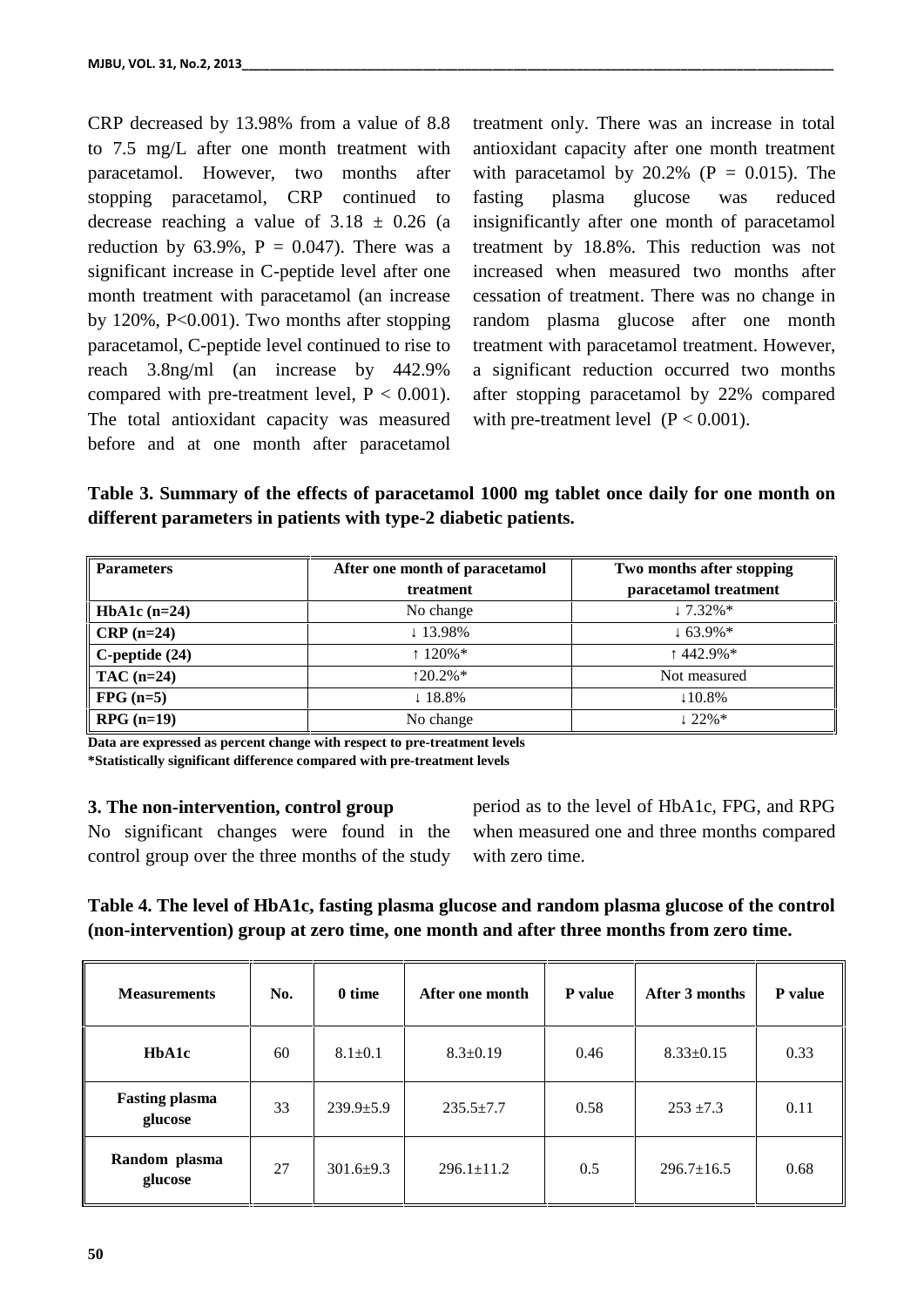# **4. HOMA-ß C-peptide (Homeostasis Model Assessment of pancreatic Beta-cell function) index**

HOMA-ß C-peptide index was calculated in a limited number of patients according to an equation relating FPG (mmol/l) and FPC peptide (pmol/l). Because there is no clear cut off point is yet agreed upon in the literature below which beta-cell dysunction is determined, the mean±SEM is used in the present study to determine if there is a change in beta-cell

function after treatment. The HOMA-ß C peptide for 5 patients from the paracetamol group (for which FPG and FPC-peptide were measured) showed an increase in HOMA-ß index by 259.1% and 630% one and three months after the start of paracetamol treatment. This change is significant only at three months after the start of treatment **(Table-5)**.

**Table 5. ß-cell function index in paracetamol three group using the formula HOMA- ß C peptide = 20 X FPC (pmol/l)/(FPG(mmol/l) -3.5) before, one month and three months after the start of paracetamol treatment.**

|                      |     | MEAN HOMA- $\beta$ C-PEPTIDE $\pm$ SEM |                                 |                |                                            |          |  |
|----------------------|-----|----------------------------------------|---------------------------------|----------------|--------------------------------------------|----------|--|
| Groups               | No. | <b>Pre-treatment</b><br>level          | After one month<br>of treatment | <b>P</b> value | Two months after cessation<br>of treatment | P value  |  |
| Paracetamol<br>group |     | 320.3<br>±97                           | 1150.2<br>±545.1                | 0.17           | 2338.2<br>±794.7                           | $0.046*$ |  |

**\*Significant difference with respect to pre-treatment level**

### **DISCUSSION**

Oxidative stress is one of the factors that leads to T2D, where both oxidative stress and hyperglycemia reinforce each other.<sup>[14]</sup> The start increase in antioxidant capacity may, therefore, help in improving glycemic control in DM.<sup>[15]</sup> a Several experimental and clinical studies suggest that paracetamol (acetaminophen) can improve blood glucose level which might result from its antioxidant properties.<sup>[16,17]</sup> In the antio present study, 1000mg of paracetamol given daily for one month to patients with T2D resulted in a statistically significant reduction in HbA1c level by 7.32%, two months after cessation of paracetamol treatment. Similar significant reductions occurred in CRP (a reduction by 63.9%), and RPG (a reduction by 22%). The 10.8% reduction in FPG was not statistically significant. Total antioxidant capacity was measured one month after paracetamol treatment increased significantly by 20.2%. Probably a significant finding is that paracetamol treatment resulted in a large

increase in C-peptide level (an increase by 120% and 443% one and three months after the start of treatment in comparison to pre-treatment level). This increase which might reflect the ability of paracetamol to increase insulin release is not matched by similar changes in plasma glucose levels which might indicate insulin resistance. However, the changes in total antioxidant capacity and C-peptide levels could contribute to the favorable effect of paracetamol on HbA1c percentage; an effect that occurred in absence of factors that might disturb HbA1c level such as blood transfusion and high red blood turnover. **[18]** Moreover, several studies have suggested that the off-label applications of paracetamol may be derived from its ability to function as antioxidant. **[8-12]** The significant reduction in the inflammatory marker (CRP) is difficult to explain since paracetamol is known to have negligible anti-inflammatory effect at therapeutic doses. However, it might be related to the increased total antioxidant capacity. In